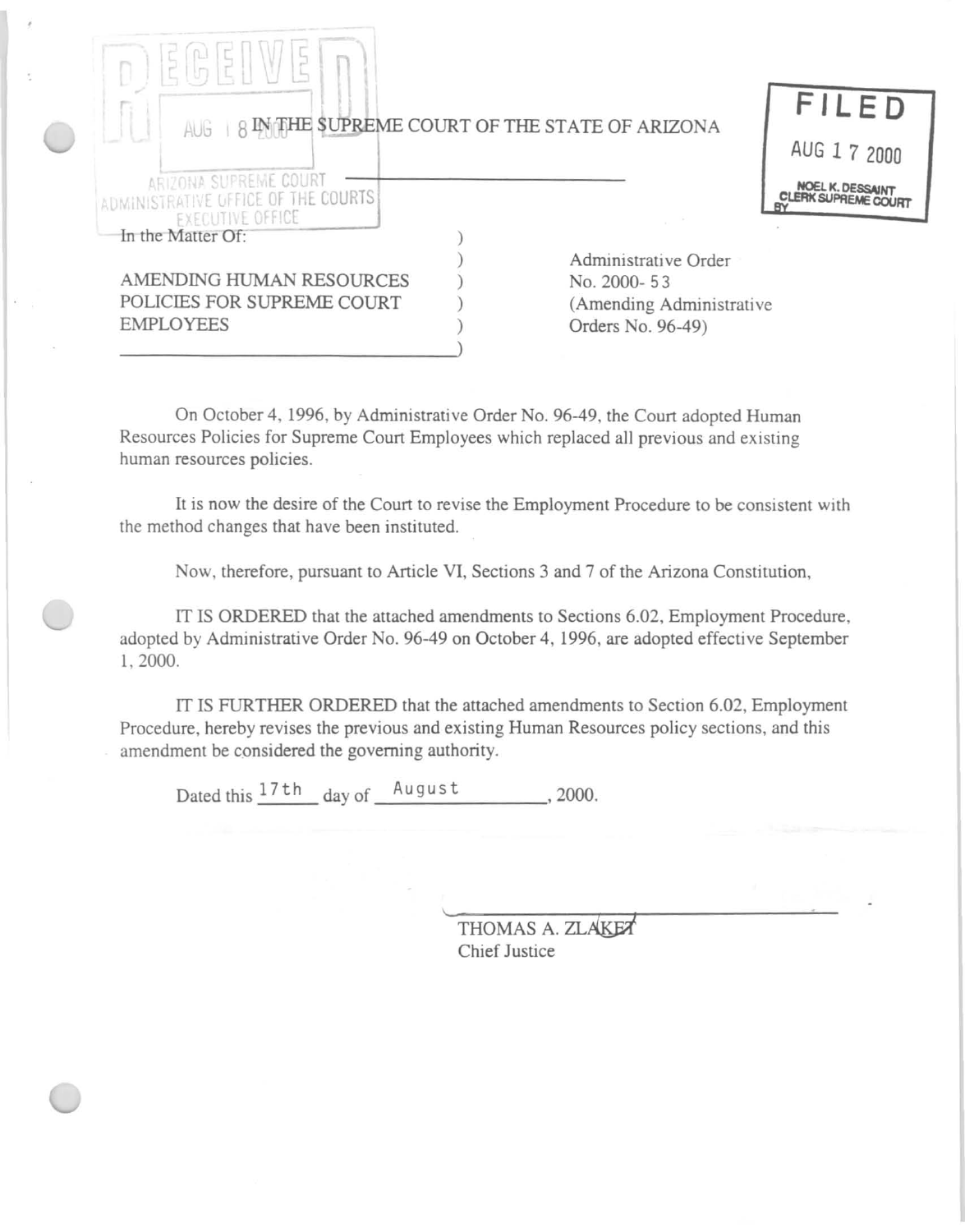Arizona Supreme Court Policies and Procedures Manual Section: 6.02 Date: +++0+++00+09/01/00 Applies to: Administrative Office of the Courts

## **EMPLOYMENT**

## **EMPLOYMENT PROCEDURE**

A vacancy occurs in the AOC generally due to either of the following:

- A new position is created
- An incumbent employee leaves

## To fill a vacant position, the following procedure is used:

1. The hiring manager initiates a Staffing Request form.

The Division Director will certify on the Staffing Request form that the position is necessary, budgeted, authorized, and that funds are available for salary and benefits for the position.

An inside recruitment among Supreme Court staff will be held for all positions. The hiring manager may also request a simultaneous external search.

In situations where there is a qualified internal candidate, or where business needs dictate, the Division Director may appoint an employee to a vacant position without going through the recruitment process. This requires prior approval by the Administrative Director or designee, and the Human Resources Officer.

- The hiring manager submits a Staffing Request form along with the position description, job 2. announcement, and any other recruitment materials TO THE DIVISION DIRECTOR FOR APPROVAL. UPON APPROVAL, THE DIVISION DIRECTOR THEN FORWARDS THE STAFFING REQUEST to Human Resources for APPROVAL, review, and editing. FOR NEW POSITIONS AND UNUSUAL SITUATIONS, Human Resources then forwards the Staffing Request form to the Administrative Director or Deputy Director for final approval.
- UPON RECEIPT OF THE APPROVED STAFFING REQUEST, the Staffing Request form 3. with attachments is returned to Human Resources to initiateS A recruitment. If not, the Administrative Director or Deputy Director returns the Staffing Request form with attachments and an explanation to Human Resources. Human Resources will not announce the vacancy or begin any recruitment activity until an approved Staffing Request form with all required attachments is received.
- Upon receipt of an approved Staffing Request form with attachments, Human Resources 4. confers with the hiring manager if any clarification or editing is needed and sends the announcement to all AOC employees. Copies of the announcement will also be sent to the Clerk's Office, Staff Attorney's Office and Special Master's office.

Approved Staffing Request forms with attachments must be submitted to Human Resources by 10:00 AM Thursday for an ad to be placed in the following Sunday's paper.

All recruitments will remain open for at least five full working days. Consideration will be given for holiday times. All interested Supreme Court applicants must submit a resume and/or